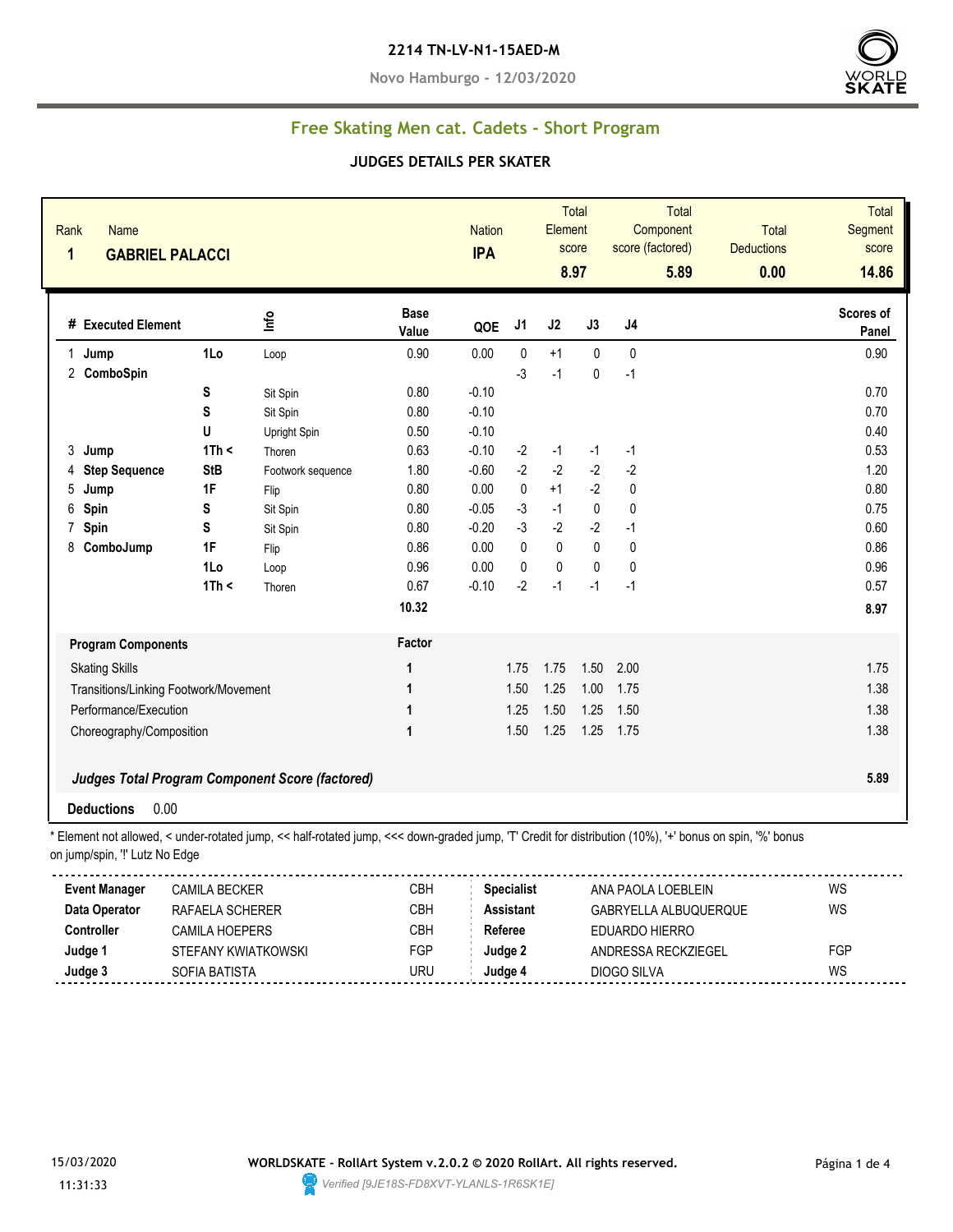## **Free Skating Men cat. Cadets - Short Program**

### **JUDGES DETAILS PER SKATER**

| Rank<br><b>Name</b><br>$\overline{2}$ |                       | <b>HIGOR ALEXANDRE HENZ ANTUNES</b>                    |                      | <b>Nation</b><br><b>SLR</b> |              | Element   | <b>Total</b><br>score<br>6.63 | Component<br>score (factored) | <b>Total</b><br>5.51 | <b>Total</b><br><b>Deductions</b><br>0.00 | <b>Total</b><br><b>Segment</b><br>score<br>12.14 |
|---------------------------------------|-----------------------|--------------------------------------------------------|----------------------|-----------------------------|--------------|-----------|-------------------------------|-------------------------------|----------------------|-------------------------------------------|--------------------------------------------------|
| # Executed Element                    |                       | 울                                                      | <b>Base</b><br>Value | QOE                         | J1           | J2        | J3                            | J4                            |                      |                                           | Scores of<br>Panel                               |
| ComboJump<br>1                        | 1Lo                   | Loop                                                   | 0.96                 | 0.00                        | 0            | $-1$      | $\mathbf{0}$                  | 0                             |                      |                                           | 0.96                                             |
|                                       | 1Lo                   | Loop                                                   | 0.96                 | $-0.05$                     | 0            | $-1$      | 0                             | $-1$                          |                      |                                           | 0.91                                             |
|                                       | 1Lo                   | Loop                                                   | 0.96                 | 0.00                        | $\mathbf{0}$ | $-1$      | $\mathbf 0$                   | $\mathbf 0$                   |                      |                                           | 0.96                                             |
| 2<br>Jump                             | <b>1A</b>             | Axel                                                   | 1.30                 | $-0.30$                     | $-3$         | $-2$      | $-2$                          | $-2$                          |                      |                                           | 1.00                                             |
| 3<br>Spin                             | <b>NLUpr</b>          | Upright Spin No level                                  | 0.00                 | 0.00                        | $-3$         | $-3$      | $-3$                          | $-3$                          |                      |                                           | 0.00                                             |
| <b>Step Sequence</b><br>4             | <b>StB</b>            | Footwork sequence                                      | 1.80                 | $-0.60$                     | $-1$         | $-2$      | $-2$                          | $-2$                          |                      |                                           | 1.20                                             |
| 5<br>Spin                             | <b>NLCam</b>          | Camel Spin No Level                                    | 0.00                 | 0.00                        | $-1$         | $-1$      | $-3$                          | $-3$                          |                      |                                           | 0.00                                             |
| 6<br>Jump                             | 1F                    | Flip                                                   | 0.80                 | $-0.10$                     | $-1$         | $-1$      | $-1$                          | $-1$                          |                      |                                           | 0.70                                             |
| 7<br>Jump                             | 1Th                   | Thoren                                                 | 0.90                 | 0.00                        | $\mathbf{0}$ | $\pmb{0}$ | $-1$                          | $\mathbf{0}$                  |                      |                                           | 0.90                                             |
| 8<br>ComboSpin                        |                       |                                                        |                      |                             | 0            | $-1$      | $-2$                          | 0                             |                      |                                           |                                                  |
|                                       | S                     | Sit Spin                                               | $0.80*$              |                             |              |           |                               |                               |                      |                                           |                                                  |
|                                       | <b>NLUpr</b>          | Upright Spin No level                                  | $0.00*$              |                             |              |           |                               |                               |                      |                                           |                                                  |
|                                       |                       |                                                        | 7.68                 |                             |              |           |                               |                               |                      |                                           | 6.63                                             |
| <b>Program Components</b>             |                       |                                                        | Factor               |                             |              |           |                               |                               |                      |                                           |                                                  |
| <b>Skating Skills</b>                 |                       |                                                        | 1                    |                             | 1.50         | 1.25      | 1.25                          | 1.75                          |                      |                                           | 1.38                                             |
| Transitions/Linking Footwork/Movement |                       |                                                        | 1                    |                             | 1.75         | 1.25      | 1.00                          | 1.25                          |                      |                                           | 1.25                                             |
|                                       | Performance/Execution |                                                        |                      |                             | 1.50         | 1.50      | 1.00                          | 1.25                          |                      |                                           | 1.38                                             |
| Choreography/Composition              |                       | $\mathbf{1}$                                           |                      | 1.50                        | 1.50         | 1.00      | 1.50                          |                               |                      | 1.50                                      |                                                  |
|                                       |                       | <b>Judges Total Program Component Score (factored)</b> |                      |                             |              |           |                               |                               |                      |                                           | 5.51                                             |
| 0.00<br><b>Deductions</b>             |                       |                                                        |                      |                             |              |           |                               |                               |                      |                                           |                                                  |

\* Element not allowed, < under-rotated jump, << half-rotated jump, <<< down-graded jump, 'T' Credit for distribution (10%), '+' bonus on spin, '%' bonus on jump/spin, '!' Lutz No Edge

| <b>Event Manager</b> | CAMILA BECKER-      | CBH | Specialist | ANA PAOLA LOEBI FIN   | WS  |
|----------------------|---------------------|-----|------------|-----------------------|-----|
| Data Operator        | RAFAELA SCHERER     | СВН | Assistant  | GABRYELLA ALBUQUERQUE | WS  |
| Controller           | CAMII A HOFPFRS     | СВН | Referee    | EDUARDO HIERRO        |     |
| Judge '              | STEFANY KWIATKOWSKI | FGP | 'udae 2    | ANDRESSA RECKZIEGEL   | FGP |
| Judge 3              | SOFIA BATISTA       | uru | Judae 4    | DIOGO SILVA           | WS  |
|                      |                     |     |            |                       |     |

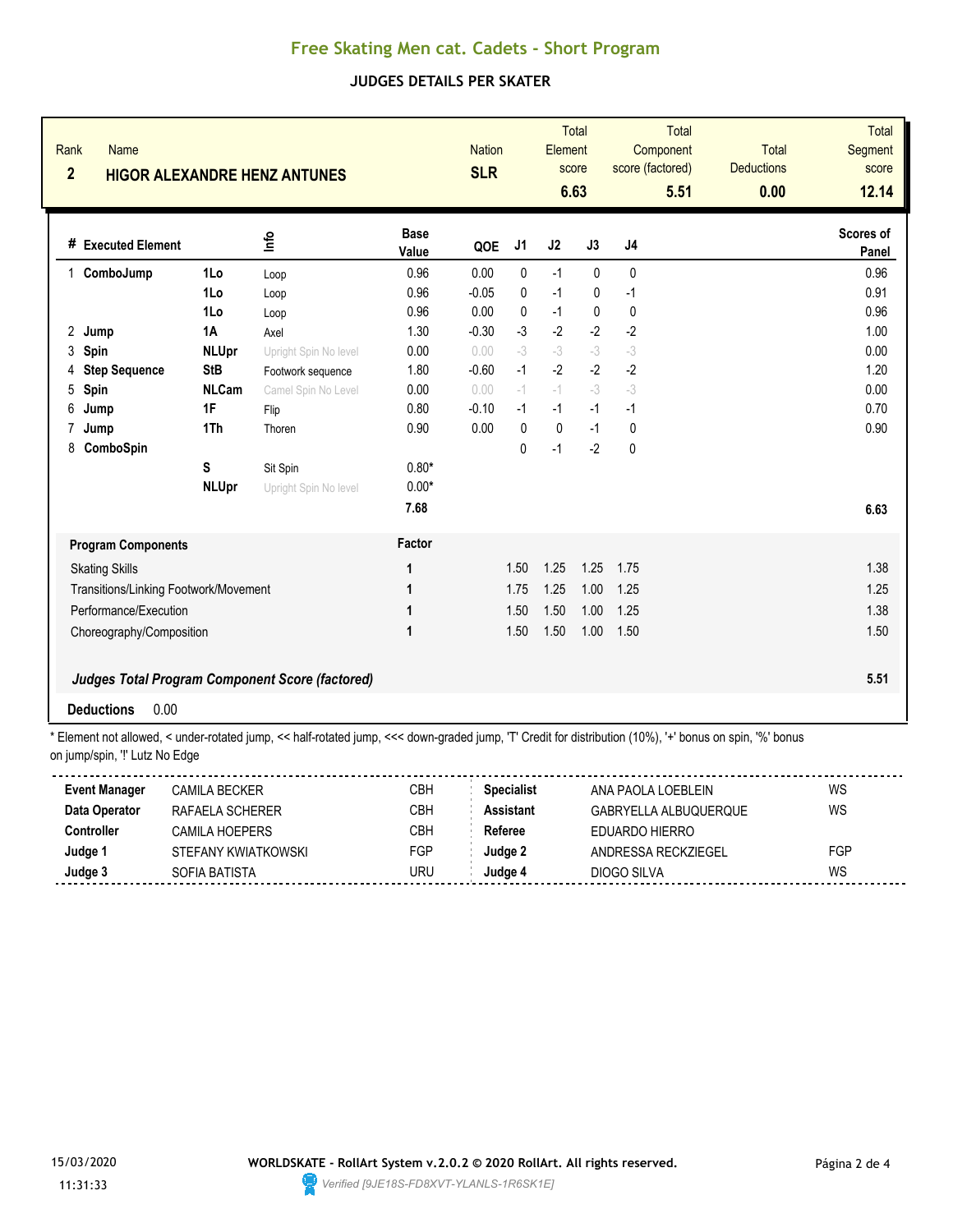## **Free Skating Men cat. Cadets - Short Program**

### **JUDGES DETAILS PER SKATER**

| Rank<br><b>Name</b><br>$\overline{\mathbf{3}}$<br><b>LEONARDO FELIPPE DE MATTOS</b> |                            |                                                        |                      | <b>Nation</b><br><b>SLR</b> |      | Total<br>Element<br>score<br>5.00 |      | Component<br>score (factored) | Total<br>4.00 | Total<br><b>Deductions</b><br>$-1.00$ | <b>Total</b><br><b>Segment</b><br>score<br>8.00 |
|-------------------------------------------------------------------------------------|----------------------------|--------------------------------------------------------|----------------------|-----------------------------|------|-----------------------------------|------|-------------------------------|---------------|---------------------------------------|-------------------------------------------------|
| # Executed Element                                                                  |                            | ۴ů                                                     | <b>Base</b><br>Value | QOE                         | J1   | J2                                | J3   | J4                            |               |                                       | Scores of<br>Panel                              |
| Jump<br>1                                                                           | 1F                         | Flip                                                   | 0.80                 | $-0.10$                     | $-2$ | $-1$                              | $-1$ | $-1$                          |               |                                       | 0.70                                            |
| 2<br>Spin                                                                           | <b>NLSit</b>               | Sit Spin No Level                                      | 0.00                 | 0.00                        | $-3$ | $-3$                              | $-3$ | $-2$                          |               |                                       | 0.00                                            |
| 3<br>ComboJump                                                                      | 1Lo                        | Loop                                                   | 0.96                 | $-0.10$                     | $-2$ | $-1$                              | $-1$ | $-1$                          |               |                                       | 0.86                                            |
|                                                                                     | 1Lo                        | Loop                                                   | 0.96                 | $-0.25$                     | $-3$ | $-1$                              | $-3$ | $-1$                          |               |                                       | 0.71                                            |
|                                                                                     | 1 <sub>0</sub> <           | Loop                                                   | 0.48                 | $-0.30$                     | $-3$ | $-2$                              | $-3$ | $-2$                          |               |                                       | 0.18                                            |
| Spin<br>4                                                                           | U                          | Upright Spin                                           | 0.50                 | $-0.20$                     | $-3$ | $-2$                              | $-2$ | $-1$                          |               |                                       | 0.30                                            |
| <b>Step Sequence</b><br>5                                                           | <b>StB</b>                 | Footwork sequence                                      | 1.80                 | $-0.60$                     | $-2$ | $-2$                              | $-3$ | $-2$                          |               |                                       | 1.20                                            |
| 6<br>Jump                                                                           | 1A                         | Axel                                                   | 1.30                 | $-0.40$                     | $-3$ | $-3$                              | $-3$ | $-3$                          |               |                                       | 0.90                                            |
| 7<br>ComboSpin                                                                      |                            |                                                        |                      |                             | $-3$ | $-2$                              | $-2$ | $-2$                          |               |                                       |                                                 |
|                                                                                     | <b>NLUpr</b>               | Upright Spin No level                                  | $0.00*$              |                             |      |                                   |      |                               |               |                                       |                                                 |
|                                                                                     | <b>NLUpr</b>               | Upright Spin No level                                  | $0.00*$              |                             |      |                                   |      |                               |               |                                       |                                                 |
| 8<br>Jump                                                                           | $1Th \ll$                  | Thoren                                                 | 0.45                 | $-0.30$                     | $-3$ | $-3$                              | $-2$ | $-2$                          |               |                                       | 0.15                                            |
|                                                                                     |                            |                                                        | 7.25                 |                             |      |                                   |      |                               |               |                                       | 5.00                                            |
| <b>Program Components</b>                                                           |                            |                                                        | Factor               |                             |      |                                   |      |                               |               |                                       |                                                 |
| <b>Skating Skills</b>                                                               |                            |                                                        | 1                    |                             | 1.00 | 1.00                              | 0.75 | 1.00                          |               |                                       | 1.00                                            |
| Transitions/Linking Footwork/Movement                                               |                            |                                                        | 1                    |                             | 1.00 | 1.00                              | 1.00 | 0.75                          |               |                                       | 1.00                                            |
|                                                                                     | Performance/Execution<br>1 |                                                        |                      |                             | 1.00 | 1.00                              | 1.00 | 0.75                          |               |                                       | 1.00                                            |
| Choreography/Composition                                                            |                            |                                                        | 1                    |                             | 1.00 | 1.00                              | 1.00 | 1.00                          |               |                                       | 1.00                                            |
|                                                                                     |                            |                                                        |                      |                             |      |                                   |      |                               |               |                                       |                                                 |
|                                                                                     |                            | <b>Judges Total Program Component Score (factored)</b> |                      |                             |      |                                   |      |                               |               |                                       | 4.00                                            |
| $-1.00$<br><b>Deductions</b>                                                        | Falls:1                    |                                                        |                      |                             |      |                                   |      |                               |               |                                       |                                                 |

\* Element not allowed, < under-rotated jump, << half-rotated jump, <<< down-graded jump, 'T' Credit for distribution (10%), '+' bonus on spin, '%' bonus on jump/spin, '!' Lutz No Edge

| <b>Event Manager</b> | CAMILA BECKER       | СВН | <b>Specialist</b> | ANA PAOLA LOEBLEIN    | WS  |
|----------------------|---------------------|-----|-------------------|-----------------------|-----|
| Data Operator        | RAFAELA SCHERER     | СВН | <b>Assistant</b>  | GABRYELLA ALBUQUERQUE | WS  |
| Controller           | CAMILA HOEPERS      | СВН | Referee           | EDUARDO HIERRO        |     |
| Judge 1              | STEFANY KWIATKOWSKI | FGP | Judge 2           | ANDRESSA RECKZIEGEL   | FGP |
| Judge 3              | SOFIA BATISTA       | uru | Judae 4           | DIOGO SILVA           | WS  |